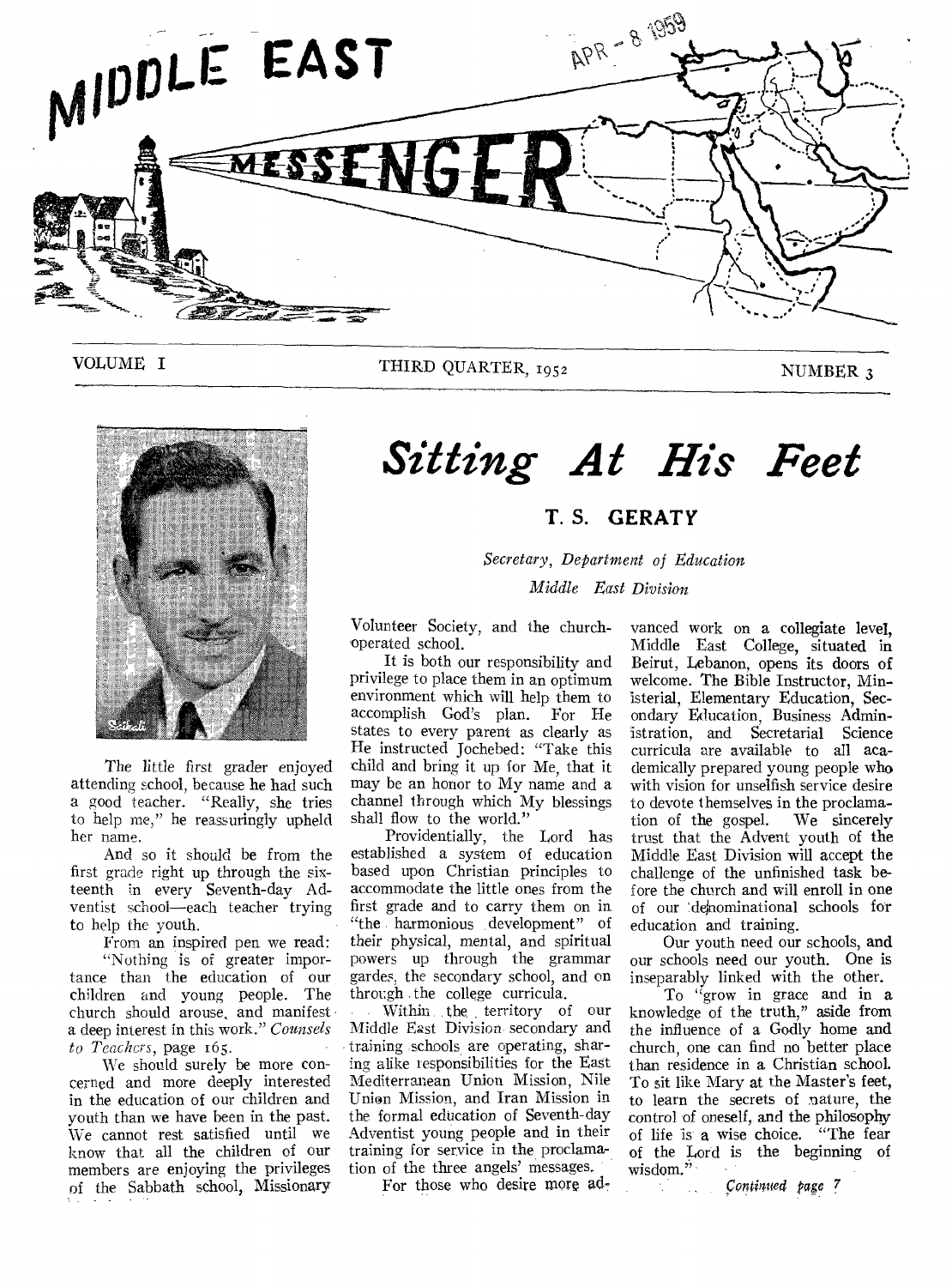## *Page 2* MIDDLE EAST MESSENGER



*"SET HIM ON* 

## *THE WAY"*

#### *By A. R. Mazat*

The Bible tells us that when Joseph was sent by his father to see how his brothers fared, a certain man found him wandering in the field and set him on the way to them. Gen. 37: 15-19. This simple incident is typical of the decisive part personal influence plays in life, and more so in the realm of true education.

In one of its most important aspects, education is a process of bringing together, under favorable surroundings, young promising minds into vital contact with stimulating personalities. Under such favorable circumstances the inspirational teacher will seek not merely to *"inform"*  but to *"transform"* the mind and character of the student. The teacher will *find* the student, just like the man in our text found Joseph and set him on the right way.

It is a well known fact that when two elements unite they usually create a product quite unlike either of the original elements in appearance or behaviour. Hydrogen is one of the most combustible elements, and oxygen is necessary to combustion. But when the two gases unite under favorable controlled conditions, the result is water, usually used to extinguish fires. Sodium and chlorine are both deadly elements, but when brought together under controlled conditions, a useful compound is formed, namely table salt, which is necessary in life. In similar fashion, when two human souls come in contact, the result is often a character different from either. In working with the above named elements certain precautions must be taken, else life itself might be endangered. These same elements can also be used to produce some of the world's deadliest gases. The finished product is determined largely by the one in charge—the teacher. How impor-

tant it is to choose a school where teachers are men and women of vision !

One cannot enter fully into this theme without coming to the greatest of the transforming characters in history. The Jewish Sanhedrin on one occasion was amazed to find two peasants who were neither dumb nor cringing in their presence. They marveled at the boldness of Peter and John, and in seeking an explanation of it they took knowledge of them, that they' had been with Jesus. His "combining weight" is the greatest of all that enters into combination with men. It was he who met Saul, the persecutor, near Damascus and made of him the undaunted apostle to the Gentiles.

An education that sets you on the way and leads you to know Christ has accomplished in and with you a supreme service. You can do your child, brother or sister, no greater favor than to introduce him to a school which sets students on the way to meet Jesus.

 $\mathcal{V}^{\infty}$ 

Remember, the best teachers are not necessarily those with many degrees after their names! The best teacher is one who is like a sower going forth to sow. He plants seed. He does not fill a basket with apples nor a tank with liquid. The mind is not a bin nor a cask; it is a growing organism.

Before deciding on which school you will attend, please think through the following quotation :

"Our people are now being tested as to whether they will obtain their wisdom from the greatest Teacher the world ever knew, or seek to the god of Ekron. Let us determine that we will not be tied by so much as a thread to the educational policies of those who do not discern the voice of God, and who will not hearken to His commandments." *Counsels to Parents & Teachers, page 255.* 

#### SCHEDULE OF CHURCH OFFERINGS

*Regular Monthly Offerings* 

1st Sabbath. ...Local Church Evangelism

znd Sabbath. ... Church Expense

3rd Sabbath ... Education (Local

- School) 4th Sabbath....Church Expense
- 5th Sabbath... .Poor Fund

*Special Offerings* 

July 12.... Midsummer Offering August 9...Local Training School September 6 .. Missions Extension

#### CHURCH CALENDAR

#### *Third Quarter, 1952*

| Date                                | Special Days        |
|-------------------------------------|---------------------|
| July 5    Local Church Evangelism   |                     |
| August 2                            | Home Visitation Day |
| August 9   Christian Education      |                     |
|                                     |                     |
| September 6   Missions Extension    |                     |
|                                     |                     |
| September 20                        |                     |
| to October 25  Ingathering Campaign |                     |

## LOVE'S LABOR LASTS WHEN SHARED ON

HOME VISITATION DAY, AUGUST 2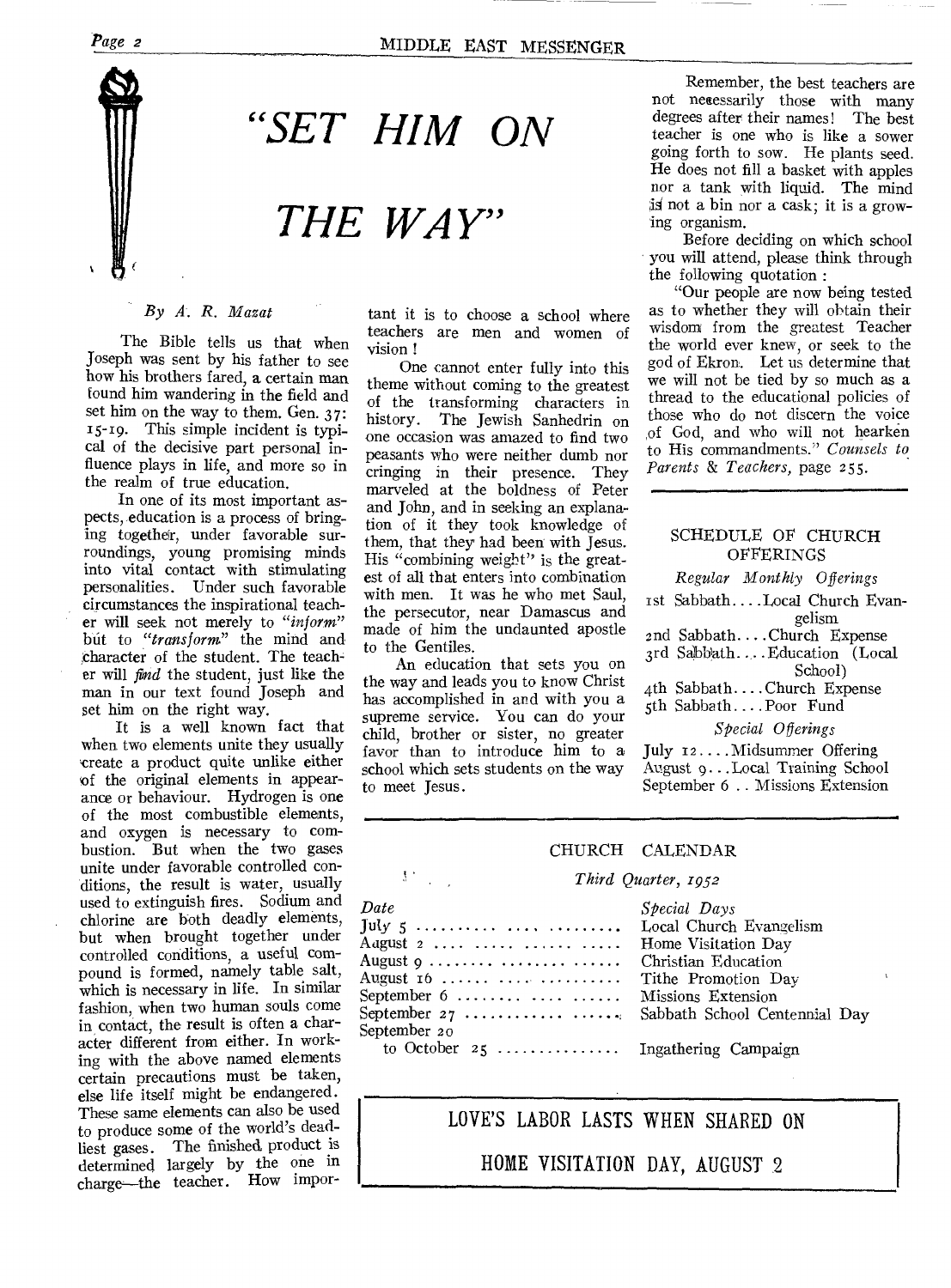## *OPPORTUNITY CALLS*

# $\mathcal{T}$ he Need of  $\mathcal{T}$ rained Workers *in the Field*



"With such an army of workers as our youth, rightly trained, might furnish, how soon the message of a crucified, risen, and soon-coming Saviour might be carried to the whole world ! How soon might the end come, the end of suffering and sorrow and sin ! How soon, in place of a possession here, with its blight of sin and pain, our children might receive their inheritance where 'the righteous shall inherit the land, and dwell therein forever,' where 'the inhabitant shall not say, I am sick,' and 'the voice of weeping shall be no more heard!"" *Education*, page 271.

Before us is a land to possess, an eternal land. But before this can take place, there is a land to conquer. We are surrounded with a vast territory of teeming millions who are not aware of the power of God unto salvation. How soon the land might be conquered if we but had an efficient and trained army of youth.

City after city throughout the Middle East stands like the city of Jericho, only waiting for consecrated men and women to go at the command of the Lord to take the city.

Thank God for such Christian institutions as the Middle East College, where young men and women may obtain an efficient training for service in the cause of God. But, ,oh, may God somehow place upon the hearts of fathers and mothers

By A. Gordon Zytkoskee, *President, Egypt Mission* 

throughout our vast field a burden for the training of their children for the finishing of the work.

As I think of our work in Egypt, I am constrained to say that we are facing a real crisis. We are desperate for evangelists and Bible instructors who are properly trained and consecrated to go into the large cities of Egypt. There is a mighty work to do, but we have too few who are qualified to meet the class of people we have so long neglected.

There is no doubt that the angels who are restraining the winds of strife will before long receive the command to let them go. We have but a short time to work. Never was a field

#### MID-SUMMER OFFERING,

Word has just come from the General Conference in regard to the Mid-Summer Offering which is to be taken up in all of our churches on July 12, 1952. Their letter urges that strong promotion be given this offering. The General Conference committee on promotion of offerings has set the goal in the North American Division at USS2.00 per member. I wish that our workers and members in this division would feel free to give the equivalent of at least half this amount. The General Conference hopes that this will be the largest Mid-Summer Offering ever received. May we each do our part in making this possible here in the Middle East Division.

*—Geo. J. Appel* 

*in* such need of an army of trained workers as our own field. There are literally millions of hopeless men and women in the large cities of the Middle East who have not and cannot be reached by our present organization. We are finding that some of our workers are greatly restricted in their service, and a few are having to find other occupations, all because of their lack of foundation and education in our own schools. "The number of workers in the ministry is not to be lessened, but greatly increased. Where there is now one minister in the field, twenty are to be added; and if the Spirit of God controls them, these twenty will so present the truth that tweny more will be added." *Gospel Workers,* page 66.

What a clear challenge faces the parents and youth of this last hour in which we live. Before us is eternity with its treasures bought by sacrifice. But before eternity there is a work to de, a work that must be finished now. Jesus saw our day and said, "The harvest is ripe, but the laborers are few."

Young men, young women, whereever you are, whoever you are, God can use you to help fulfill the gospel commission in this vast territory of the Middle East. Molded, enriched, and trained by Christian education, softened, subdued, and consecrated by the Holy Spirit, your life is in demand for the reaping of the harvest.

"The greatest want of the world is the want of men,—men who will not be bought or sold; men who in their inmost souls ace true and honest; men who do not fear to call sin by its right name; men who will stand for the right though the heavens fall." *Education,* page 57.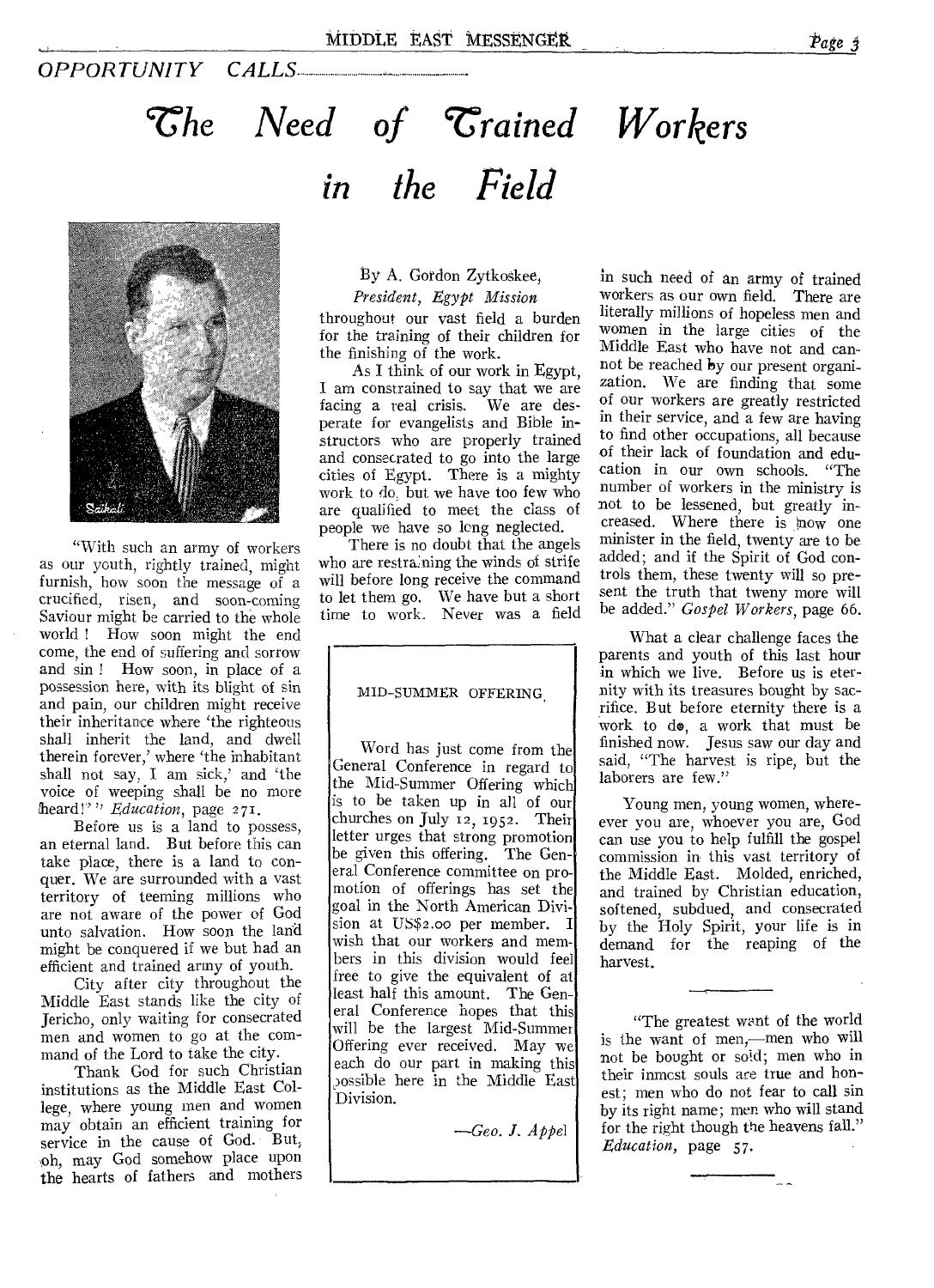.g *TEACHER SPEAKS* 

# *Why You Should Attend Middle East College*

## **By Miss Shahin Ouzounian**

In all the world God is looking for young men and young women who not only love this truth and have a desire to carry it to others, but who are also *rightly trained.* Perhaps in no part of the world is this need any greater than it is in the Middle East Division.

Where in this division can our youth be rightly trained? There is but one answer to that question— Middle East College. This college was established with one purpose in view. That purpose was, and still is, to prepare young people to go forth into the vineyard of the Lord to work for Him.

In the book *Education* we are told: "True education does not ignore the value of scientific knowledge or literary acquirements; but above information it values power; above power, goodness; above intellectual power, governous, character." page 225.

Middle East College is endeavor-

ing to hold its literary and scientific standards high. Although the college still does not have all of the equipment that might be desired, every effort is being made to keep the scholastic standards high.

One must admit, however, that if literary and scientific attainments are the only objectives of a young person, Middle East College is not the place to attend. No doubt government schools can help the student reach these objectives as well, or possibly better, than Middle East<br>College. It may be that such a It may be that such a school could give a student these advantages at a smaller cost financially. However, may we ask the question : Are these our *only* objectives ? Are these even our *main*  objectives? Are we preparing for this life only, or do we wish to prepare 'for "the joy of service in this world, and the higher joy of a wider service in the world to come"?



Although it is quite *true* that many schools in the Middle East have religious courses in their curricula, an Adventist school is the only school which kan teach Bible acceptably to Adventist young people. Where but in an Adventist school can one learn of the principles of true Sabbath keeping, of the nearness of the return of the Lord, and of the sanctuary truths that make us a people? These Bible doctrines are all taught at Middle East College.

Even such teachings as these, however, do not constitute the main essentials of a Christian education. One may know what is involved in true Sabbath keeping, and yet be a Sabbath breaker; one may realize that the coming of Christ is near, and yet be unprepared to meet Him. It is the duty of a Christian, school to do more than to impart knowledge to its students. It should help them to develop characters that will stand the test of time and of eternity. This, Middle East College is endeavoring to do.

Once a student has gained a knowledge of the truth for our times and has built these truths into his life, he has another duty to perform. It is his duty to take this message to those who know it not.

Middle East College is meeting that need through training young people to work in the Sabbath School and Missionary Volunteer Society, and through the various Missionary Volunteer bands. By these means a young person learns to conduct religious services in his own church. As he goes through the various Missionary Volunteer classes and becomes a Master Guide, he is learning the best methods of leading Juniors to Jesus. In the Missionary bands he learns how to go out and meet the public, to bring truth-filled literature to his neighbors, to secure names for the Voice of Prophecy Bible Correspondence School, and to give Bible studies.

*Continued page 6* 



*School in these ideal surroundings on the slopes of the mountains of Lebanon ?*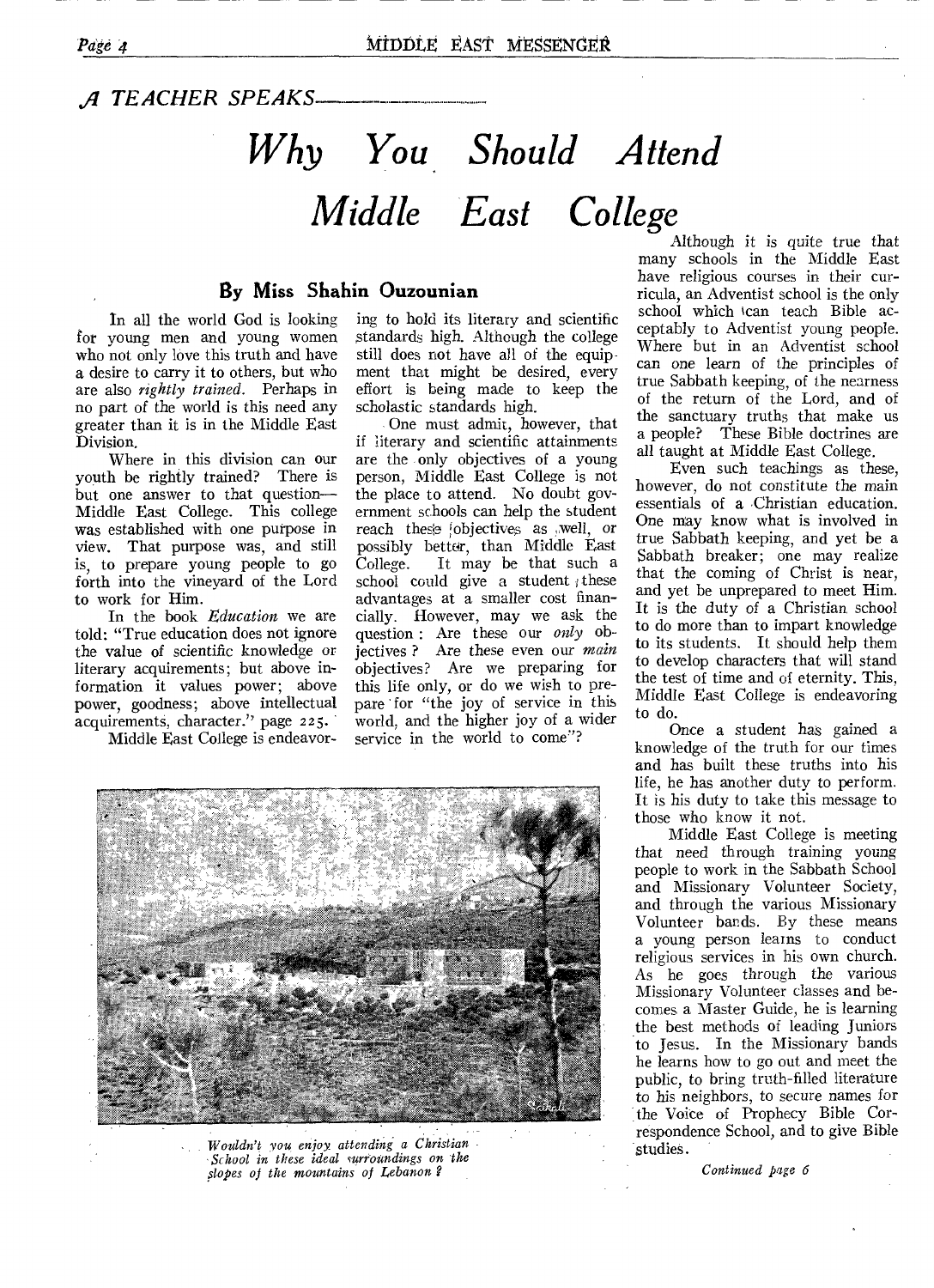## *VHE STUDENTS SPEAK Why I Came to Middle East College*

I came to Middle East College because it offers its students something more than any other college offers. It introduces me to a Redeemer that can save me from this corrupted world. It sets before me high ideals to be reached. It prepares me not for this world only, but also for the world to come. It helps me to realize that my character is the only thing I take with me from<br>this world. Middle East College Middle East College educatos young people to develop the physical, mental, and the spiritual powers in this world, and it tends to prepare them for the world to come.

Middle East College helps the youth of the East to be educated by the several work departments which enable a student to work his way through college. Students are trained in many practical things which help them in the college and in their future life.

Many young people go to get an education in a worldly college. They devote all their powers to acquire knowledge. But unless young people have knowledge of God, they are lost. They cannot have happiness because they neglect to cultivate the powers that God gave them; so they are ruined for this world and for the world to come.

Therefore, to get his education, a Christian college is what each young person should attend.

*—Mary Haddad* 

I lived in a non-religious school five consecutive years through which I forgot everything about God, if I had known much before. At that time I was satisfied and happy because I was believing that this was the right way of leading a happy life. But now in Middle East College I am wholly changed,—my way of thinking, my actions, and finally my whole ife. Now I am happy and satisfied. But this happiness is different from the first.

I came to M. E. C. with the first desire in my mind to learn mathematics, physics, science, and English, though it wasn't my father's will. My first aim was to be a prosperous man of unlimited ambitions. But now I can say simply and candidly with joy filling my heart, happiness within my soul, satisfaction in my present life, that the aim of faith and

salvation are my first proposal.

This conversion was due to hearing the truth, the words of God, and hope of salvation in heaven where we will have a happy and eternal life. The words of God were the light to my way of salvation and rescue. When I heard them every other subject vanished from my mind. What is the use of being a prosperous doctor or engineer *or* whatever you propose to be as long you are living in sins up to your mouth. All the worldly subjects are mortal, but the followers of truth are eternally living through their Saviour and Redeemer.

*—Lateef Abul-Haseu* 

I came to Middle East College because I felt thirsty to drink of its water that offers my soul and body that Christian nourishment that I can't find anywhere else.

I came to Middle East College to live with a real Christian family whose members are focusing their aims and ideas to do the will of God, and sow the seeds of truth and

*Continued page 6* 



*These happy student participated in "Students Training Days" and had an opportunity to see the school from the teachers view point.*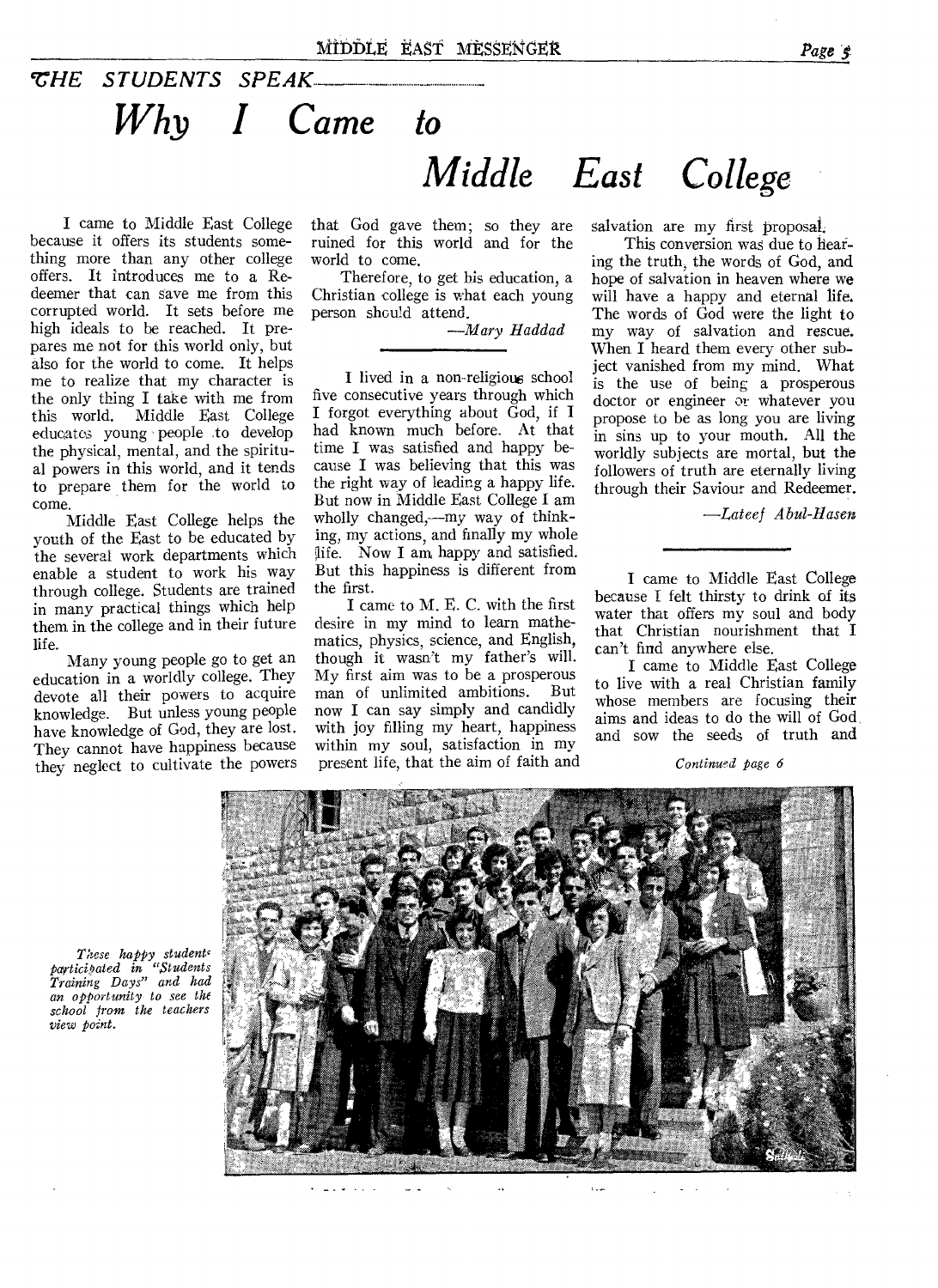## WHY YOU SHOULD ATTEND

*Continued from page 4* 

Have you given your heart to the Lord? Do you love this message above anything else on earth? Do you believe that Jesus is coming<br>soon? Do you want to be ready Do you want to be ready when He comes? Do you want to be a soul-winner for Him? If your answer is *Yes* to these questions, come to Middle East College that God may prepare you to be a better worker for Him.

### WHY I CAME

*Continued from page 5*  righteousness in His fields, so that they will be as lighthouses glimmering in the dark sea of sins and troubles.

I came to Middle East College because I felt in need of joining the folk of Jesus Christ so that I will not be a lost sheep in the wilderness. As a youth who wants to know God better, have a communion with Jesus, and live a life centered in God, I came to Middle East College, where all these things are freely given.

I came to Middle East College to be a seed planted in its soil of education, taking the light and water necessary for my growth from the wisdom of its teachers, whose only aim is to develop in us a noble type of manhood worthy to go out to the world as good soldiers of our Saviour and Redeemer in preaching the gospel to those who are still in darkness.

*—Najwa Nebti* 

Jesus came and was crucified not to change people into scientists; it was to strengthen faith and give salvation that the Lord came to this sinful world.

I came to a Christian school to study about Him and to see Him. I came to speak with Him and to feel the scars in His hands and feet. I can't find Christ in a worldly school. Such a school prepares me for a good mental life and probably for a good physical one, too, but it never lifts me spiritually. In Christian schools, such as the one I am in, a person gets a very high education, not as that which the world gives, but a true one.

*—Nabil Saaty* 

IN

*OTHER LANDS* 

**-** *Put My* 

### *Name Down"*

### *By R. W. Numbers*

One of our newly ordained ministers in Jamaica was holding a tent effort in a village, where up to that time there had been only a few Seventh-day Adventist members. The series of meetings created a profound impression on the whole community. Shops were closed early as the interest kept mounting, in order for the owners to attend the evening meetings.

There lived in this neighbourhood an East Indian couple who had been unusually devoted to each other since marriage. Nothing had ever arisen to seriously mar their unity. Both were suspicious of this new doctrine that was being taught almost under the shadow of their own roof. Nothing could entice them to darken the entrance of the tent by their presence. The pastor, however, was blessed with a strong voice which carried to a nearby shop. Night after night this East Indian hid himself in the shadows of the shop and listened to the sermons which seemed to be irresistibly drawing him into a new life. One night he heard the pastor read, "He that turneth away his ear from hearing the law, even his prayers shall be abomination." Proverbs 28:9.

The verse struck him like a mighty arrow directed under the moving of the Holy Spirit. After the shock had subsided, he consoled himself by saying that the pastor was reading from a Seventh-day Ad-Ventist Bible. But just to be sure, he hunted up an old Bible he had

used in school, and to his surprise it too read the same way. He asked himself how he had ever happened to come into the possession of a Seventh-day Adventist Bible ! Then a brilliant thought came to his mind. He would go to the Baptist minister and get his Bible and read the verse as it should read. To his disgust the Baptist minister also had a Seventh-day Adventist Bible, and so he rushed to the Methodist minister and then to the Presbyterian minister, only to find that they all had Seventhday Adventist Bibles. Finally, in a submissive attitude on a Friday evening he came to our pastor and said, "Put my name down as a Seventh-day Adventist.'

The next day this new convert didn't go to work but met with the little church. The wife was furious! Upon her husband's return home she let loose with such a barrage of stinging words that it took the grace of God to withstand her. The second day she hid his shirts, so he meekly wore his pajama tops to work. The third day she refused to give him anything to eat; but like Job, in all this, "he sinned not, nor charged God foolishly." At last the wife became ashamed of herself and began to cry. "Sam," she sobbed, "I don't know why you want to be a Seventhday Adventist and be hated by all of our relatives and friends, but if it can make you so kind and gentle, I too want to join the Adventist church with you." The next Sabbath found them both in church and attending the baptismal class in the afternoon. On June 24, of 1951, they, with over five hundred others were buried with their Lord in baptism in the beautiful Caribbean Sea.

> *—Inter-American Division Messenger,* February, 1952.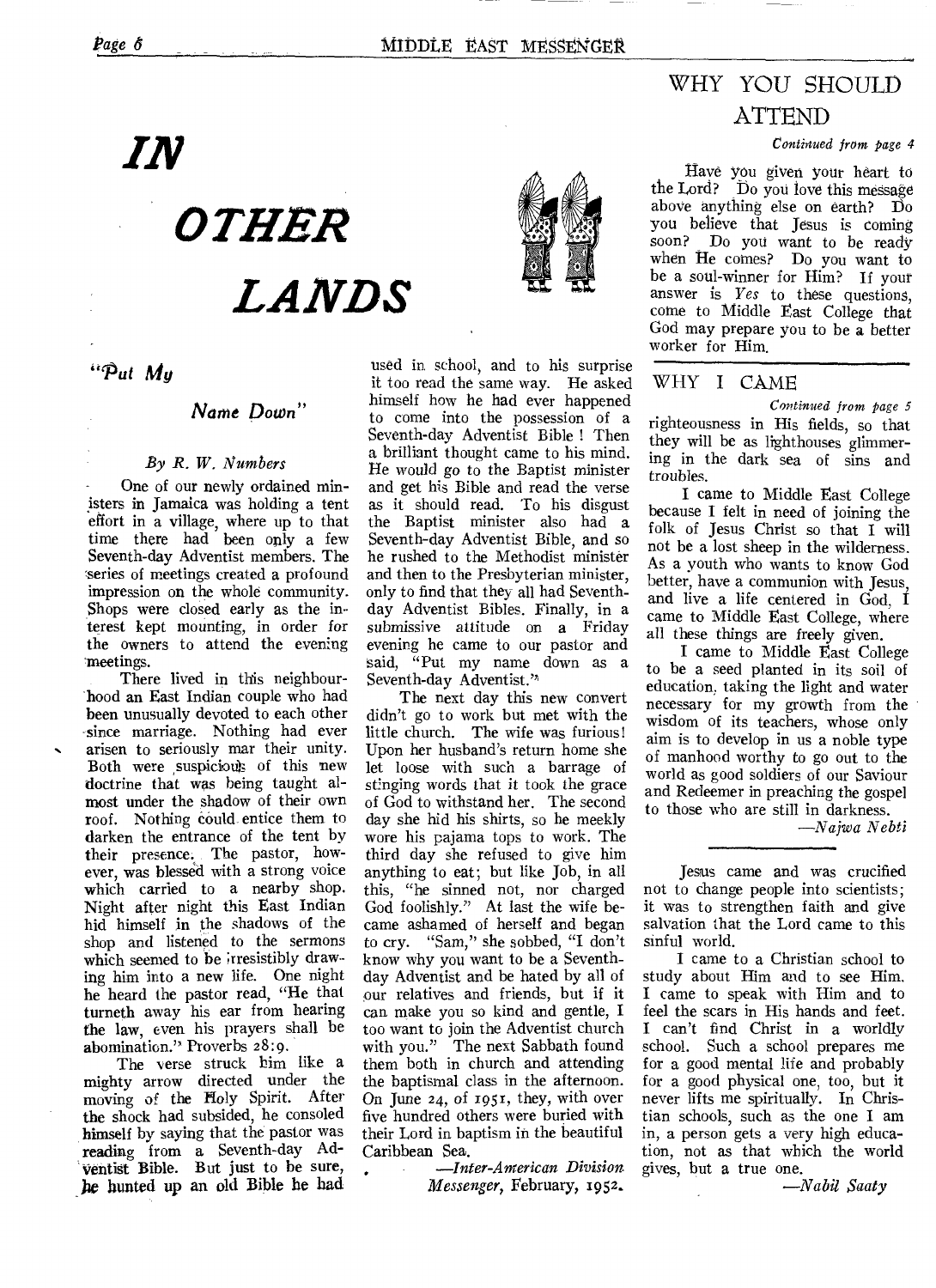*The Need for* 

## *Trained Workers*

*in Iran* 



The greatest need of the church in Iran is trained workers, men and women who have studied in our own schools, and who have caught the vision of earnest service for the Master.

Although it is important for all Adventist youth to have the privilege of attending Christian schools, it is an absolute necessity for our workers<br>to train in our own schools. The to train in our own schools. work of bringing souls to Christ is the most important work in the world. This work calls for utmost consecration and thorough preparation. Under the influence of Christian teachers guiding their study of the Bible and the Spirit of Prophecy, students learn to recognize and up •

## **By C. L. Gemmell**

*Educational & M. V. Secretary Iran Mission* 

hold true church standards. They also learn proper and successful soulwinning methods.

At the present time it seems impossible for our Iranian young people to attend our training college in<br>Reinut This is regrettable. But Beirut. This is regrettable. travel restrictions, government regulations, and the language difficulty make it thus. For these reasons the Middle East Division and the Iran Mission have laid plans for the establishment of a boarding school. It is felt that the value of the cultural and spiritual advantages of a boarding school over a day school will far outweigh the additional expense of the establishing of such a school. This school will prepare students for the work of teaching and preaching the Advent message in their own language.

It is unnecessary to enumerate the political complications in this country. But it is clear ,that we must go forward in iaith immediately to train leaders to work for Iran's millions while opportunity's door is still ajar.

## **DID YOU KNOW ? (1951-52)**

That Middle East College offers two secondary curricula ? That Middle East College offers seven college curricula? That Middle East College offers courses for sixteen grades? That Middle East College makes provision for special students? That Middle East College has student representatives from seven countries of the Middle East ? That Middle East College has its largest class in the college freshmen? That Middle East College has 17% college students taking Ministerial and Bible Instructor curricula ? That Middle East College has 65% male students? That Middle East College students range in age from 14 through 27? That Middle East College faculty hail from six countries?

## SITTING AT HIS FEET

*Continued from page 1* 

To gain perspective of vision, depth of character, and enrichment of experience, the place for our children and youth is in our own schools. The young people cannot afford to jeopardize their eternal interests by plucking tawdry fruits from educational trees on forbidden ground. The products which are gathered should be among the planting of the Lord—and they will be, if we only maintain daily the right relationship with the true Source of wisdom.

May we ever sit only at His feet.

THE WORLD IS WAITING FOR YOU

- The world is waiting for you, young man If your purpose is strong and true;
- If out of your treasures of mind and heart, You can bring things old and new,
- If you know the truth that makes men free, And with skill can bring it to view,

The world is waiting for you, young man, The world is waiting for you.

Of the idle and brainless the world has enough—

Who eat what they never have earned; Who hate the pure stream from the

fountain of truth, And wisdom and knowledge have spurned.

- But patience and purpose which know no defeat,
- And genius like gems bright and true, Will bless all mankind with their love, life,
- and light,—

The world is waiting for you.

- Then awake, 0 young man, from the
	- stupor of doubt And prepare for the battle of life;
- Be the fire of the forge, or be anvil or sledge,—
- But win, or go down in the strife ! Can you stand though the world into ruin should rock ?

Can you conquer with many or few ? Then the world is waiting for you, young

man, The world is waiting for you ! *Prof. S. S. Calkins.* 

| DIVISION DIRECTORY                              |
|-------------------------------------------------|
| $P$ resident ____________________ Geo. J. Appel |
| Secretary-Treasurer ________ C. C. Morris       |
| DEPARTMENTAL SECRETARIES                        |
| Educational & Y.P.M.V.  T. S. Geraty            |
| Home Missionary &                               |
| Publishing _______ _____ A. R. Mazat            |
| Medical __________________ K. H. Pihl, M.D.     |
| Radio ____________________ Wadie Farag          |
| Sabbath School &                                |
| Ministerial ___ ________ Geo. J. Appel          |
| Temperance ____________________ C. C. Morris    |
|                                                 |

#### MIDDLE EAST MESSENGER

Published quarterly as the Official Organ of the General Conference of Seventh-day<br>Adventists. Middle East Division, P. 0. Box 1011, Beirut, Lebanon.